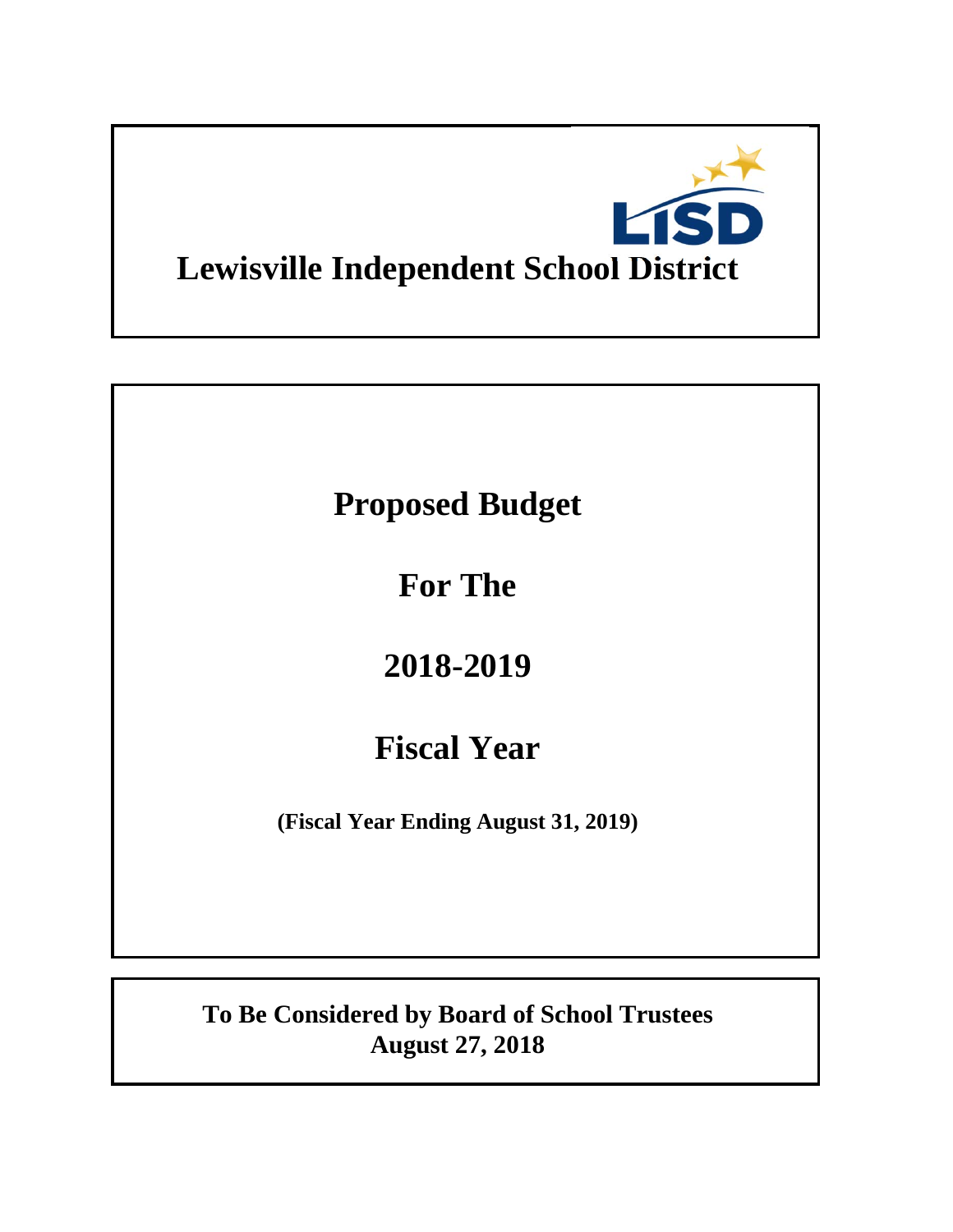#### **Lewisville Independent School District Combined Funds - General, Food Service, and Debt Service**

*Proposed Budget for the Fiscal Year Ending August 31, 2019*

|    |                                                     | General<br><b>Fund</b> | <b>Food Service</b><br><b>Fund</b> |    | <b>Debt Service</b><br><b>Fund</b> |  |
|----|-----------------------------------------------------|------------------------|------------------------------------|----|------------------------------------|--|
|    | <b>Revenues</b>                                     |                        |                                    |    |                                    |  |
|    | Property Tax Revenue                                | \$<br>404,932,518      | \$                                 | S  | 141,498,990                        |  |
|    | <b>Other Local Revenue</b>                          | 14,053,070             | 11,606,028                         |    | 700,000                            |  |
|    | <b>State Revenue</b>                                | 64,797,332             | 113,089                            |    | 1,966,051                          |  |
|    | <b>Federal Revenue</b>                              | 6,199,000              | 12,561,317                         |    | 489,807                            |  |
|    | <b>Total Revenues</b>                               | 489,981,920            | 24,280,434                         |    | 144,654,848                        |  |
|    | <b>Expenditures</b>                                 |                        |                                    |    |                                    |  |
| 11 | Instruction                                         | 283,320,720            |                                    |    |                                    |  |
| 12 | <b>Instructional Resources &amp; Media Services</b> | 5,825,228              |                                    |    |                                    |  |
| 13 | Curriculum & Staff Development                      | 2,832,774              |                                    |    |                                    |  |
| 21 | Instruction Leadership                              | 11,236,060             |                                    |    |                                    |  |
| 23 | School Leadership                                   | 28,692,585             |                                    |    |                                    |  |
| 31 | Guidance, Counseling, & Evaluation Services         | 19,818,973             |                                    |    |                                    |  |
| 32 | <b>Social Work Services</b>                         | 214,132                |                                    |    |                                    |  |
| 33 | <b>Health Services</b>                              | 4,895,194              |                                    |    |                                    |  |
| 34 | <b>Student Transportation</b>                       | 15,209,089             |                                    |    |                                    |  |
| 35 | <b>Food Service</b>                                 | 39,099                 | 23,275,008                         |    |                                    |  |
| 36 | Cocurricular/Extracurricular Activities             | 11,491,934             |                                    |    |                                    |  |
| 41 | <b>General Administration</b>                       | 11,264,474             |                                    |    |                                    |  |
| 51 | <b>Plant Maintenance and Operations</b>             | 43,946,478             | 1,066,431                          |    |                                    |  |
| 52 | Security and Monitoring Services                    | 2,763,869              |                                    |    |                                    |  |
| 53 | <b>Data Processing Services</b>                     | 12,294,291             |                                    |    |                                    |  |
| 61 | <b>Community Services</b>                           | 6,496,827              |                                    |    |                                    |  |
| 71 | <b>Debt Service</b>                                 |                        |                                    |    | 138,895,565                        |  |
| 81 | Facilities Acquisition and Construction             |                        |                                    |    |                                    |  |
| 91 | <b>Contracted Services Between Public Schools</b>   | 34,476,000             |                                    |    |                                    |  |
| 93 | Payments to Fiscal Agents/Shared Service            | 210,000                |                                    |    |                                    |  |
| 95 | Juvenile Justice Alternative Ed. Program            | 200,000                |                                    |    |                                    |  |
| 99 | Other Intergovernmental Charges                     | 3,282,088              |                                    |    |                                    |  |
|    | <b>Total Expenditures</b>                           | 498,509,815            | 24,341,439                         |    | 138,895,565                        |  |
|    |                                                     |                        |                                    |    |                                    |  |
|    | <b>Excess (Deficiencies) of Revenues</b>            |                        |                                    |    |                                    |  |
|    | <b>Over Expenditures</b>                            | (8,527,895)            | (61,005)                           |    | 5,759,283                          |  |
|    | <b>Other Financing Resources (Uses)</b>             |                        |                                    |    |                                    |  |
|    | <b>Other Resources</b>                              |                        |                                    |    |                                    |  |
|    | <b>Other Uses</b>                                   |                        |                                    |    | (5,000,000)                        |  |
|    | <b>Total Other Financing Resources (Uses)</b>       |                        |                                    |    | (5,000,000)                        |  |
|    | Net Change in Fund Balance                          | \$<br>(8,527,895)      | \$<br>(61,005)                     | \$ | 759,283                            |  |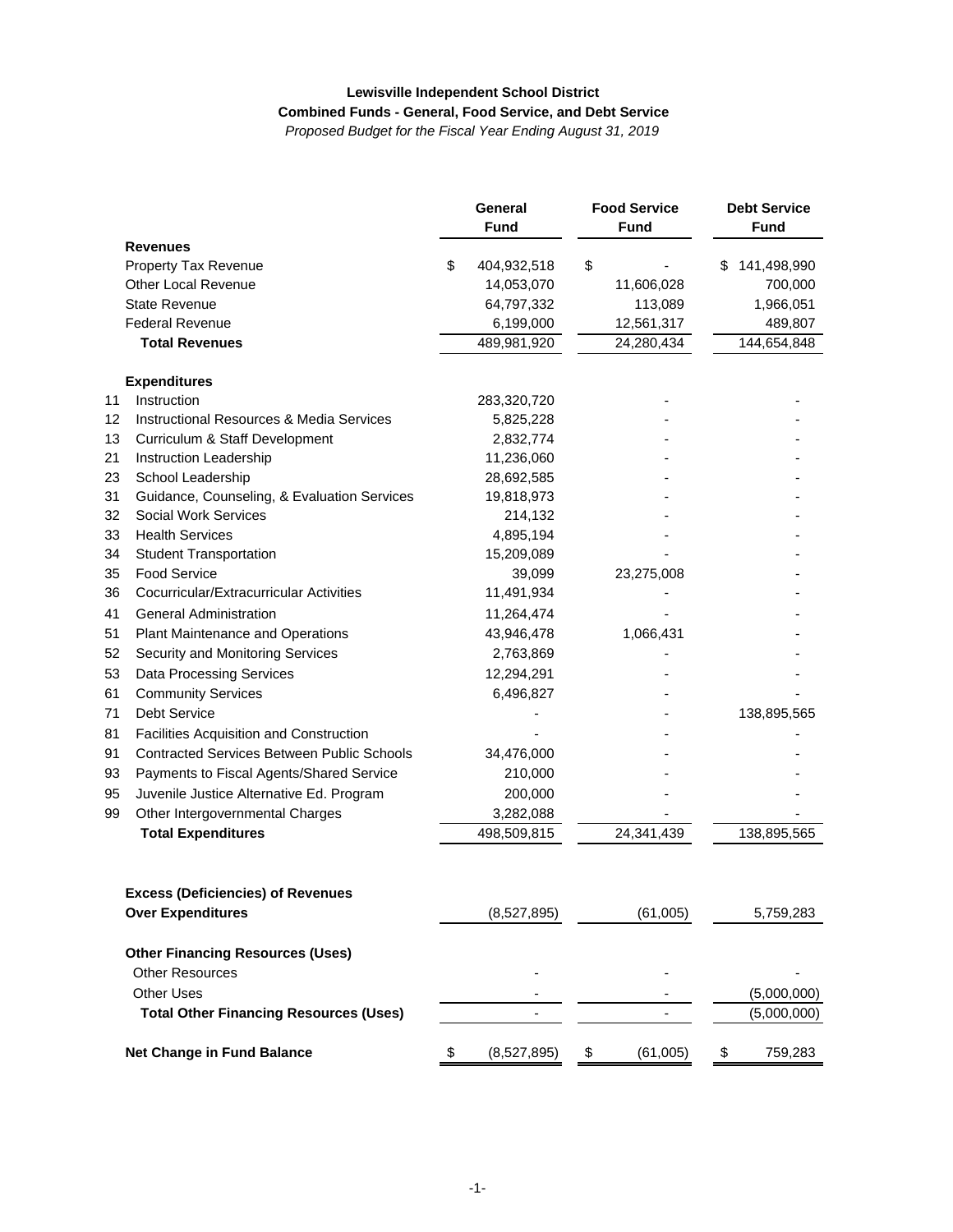

# **Supporting Schedules For**

**Proposed Budget**

**For The**

# **2018-2019**

# **Fiscal Year**

**(Fiscal Year Ending August 31, 2019)**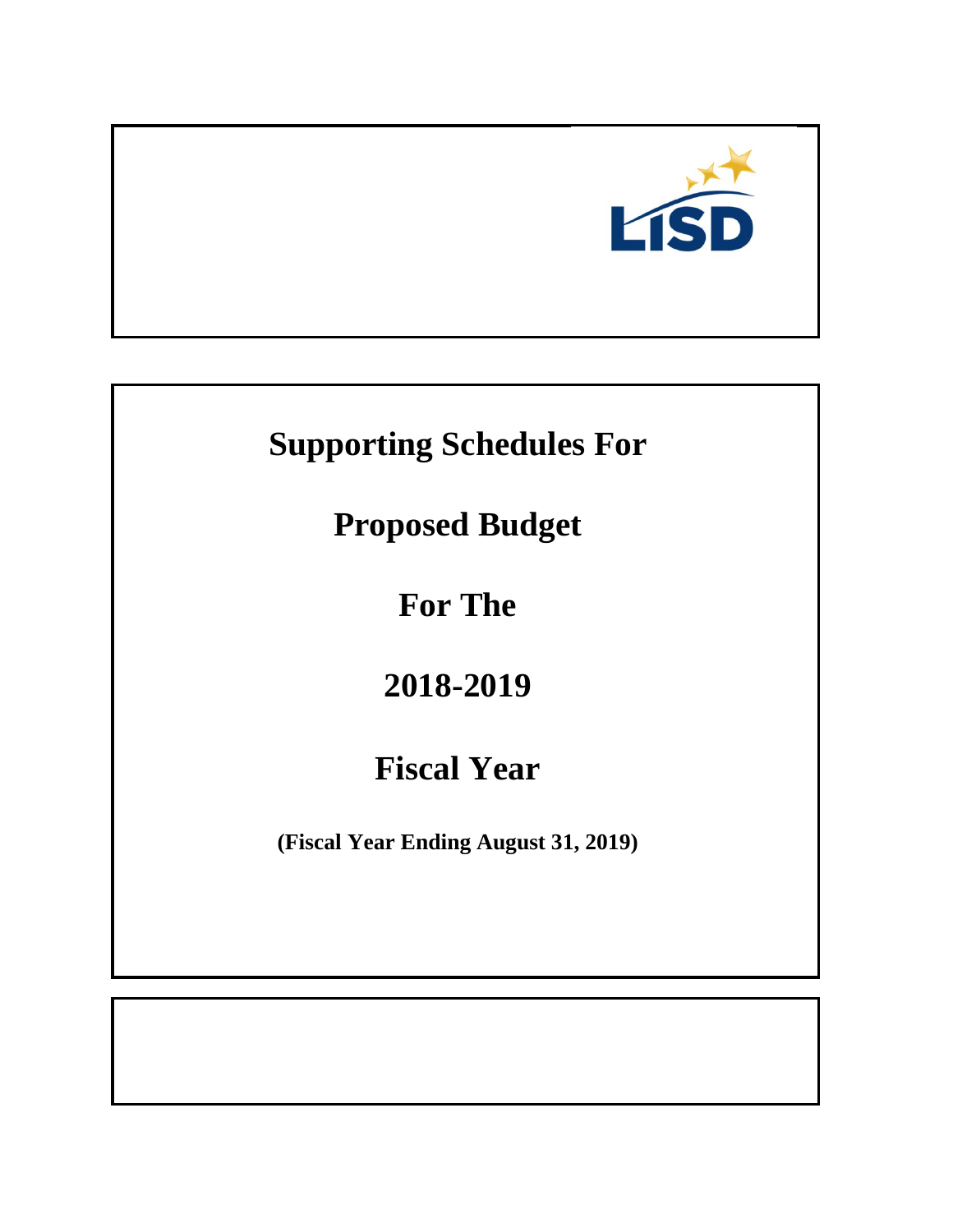#### **Lewisville Independent School District General Fund**

|    |                                                     | <b>Audited</b><br>Actual<br>FY 2016-17 | <b>Adopted Budget</b><br>FY 2017-18 | <b>Proposed Budget</b><br>FY 2018-19 |      | <b>Change from</b><br>2017-18 Adopted<br><b>Budget to</b><br>2018-19<br><b>Proposed Budget</b> |
|----|-----------------------------------------------------|----------------------------------------|-------------------------------------|--------------------------------------|------|------------------------------------------------------------------------------------------------|
|    | <b>Revenues</b>                                     |                                        |                                     |                                      |      |                                                                                                |
|    | <b>Property Tax Revenue</b>                         | \$<br>341,677,880                      | \$<br>372,557,814                   | \$<br>404,932,518                    | \$   | 32,374,704                                                                                     |
|    | <b>Other Local Revenue</b>                          | 11,757,999                             | 13,449,551                          | 14,053,070                           |      | 603,519                                                                                        |
|    | <b>State Revenue</b>                                | 89,865,310                             | 65,215,492                          | 64,797,332                           |      | (418, 160)                                                                                     |
|    | <b>Federal Revenue</b>                              | 7,010,280                              | 5,698,900                           | 6,199,000                            |      | 500,100                                                                                        |
|    | <b>Total Revenues</b>                               | 450,311,469                            | 456,921,757                         | 489,981,920                          |      | 33,060,163                                                                                     |
|    | <b>Expenditures</b>                                 |                                        |                                     |                                      |      |                                                                                                |
| 11 | Instruction                                         | 272,580,118                            | 287,774,415                         | 283,320,720                          |      | (4,453,695)                                                                                    |
| 12 | <b>Instructional Resources &amp; Media Services</b> | 6,300,720                              | 6,441,033                           | 5,825,228                            |      | (615, 805)                                                                                     |
| 13 | Curriculum & Staff Development                      | 2,221,057                              | 2,699,563                           | 2,832,774                            |      | 133,211                                                                                        |
| 21 | Instruction Leadership                              | 9,301,051                              | 9,900,368                           | 11,236,060                           |      | 1,335,692                                                                                      |
| 23 | School Leadership                                   | 29,783,013                             | 30,351,269                          | 28,692,585                           |      | (1,658,684)                                                                                    |
| 31 | Guidance, Counseling, & Evaluation Services         | 19,288,684                             | 20,751,429                          | 19,818,973                           |      | (932, 456)                                                                                     |
| 32 | Social Work Services                                | 95,657                                 | 101,519                             | 214,132                              |      | 112,613                                                                                        |
| 33 | <b>Health Services</b>                              | 5,148,675                              | 5,431,299                           | 4,895,194                            |      | (536, 105)                                                                                     |
| 34 | <b>Student Transportation</b>                       | 13,698,405                             | 15,183,118                          | 15,209,089                           |      | 25,971                                                                                         |
| 35 | <b>Food Service</b>                                 | 61,328                                 | 34,134                              | 39,099                               |      | 4,965                                                                                          |
| 36 | Cocurricular/Extracurricular Activities             | 10,443,262                             | 10,229,027                          | 11,491,934                           |      | 1,262,907                                                                                      |
| 41 | <b>General Administration</b>                       | 9,573,901                              | 10,739,698                          | 11,264,474                           |      | 524,776                                                                                        |
| 51 | Plant Maintenance and Operations                    | 37,896,783                             | 41,085,833                          | 43,946,478                           |      | 2,860,645                                                                                      |
| 52 | Security and Monitoring Services                    | 2,126,050                              | 2,001,809                           | 2,763,869                            |      | 762,060                                                                                        |
| 53 | Data Processing Services                            | 9,700,756                              | 11,392,189                          | 12,294,291                           |      | 902,102                                                                                        |
| 61 | <b>Community Services</b>                           | 6,047,999                              | 7,942,293                           | 6,496,827                            |      | (1,445,466)                                                                                    |
| 71 | <b>Debt Service</b>                                 | 658,425                                | 658,426                             |                                      |      | (658, 426)                                                                                     |
| 81 | Facilities Acquisition and Construction             | 42,834                                 |                                     |                                      |      |                                                                                                |
| 91 | <b>Contracted Services Between Public Schools</b>   |                                        |                                     | 34,476,000                           |      | 34,476,000                                                                                     |
| 93 | Payments to Fiscal Agents/Shared Service            | 82,342                                 | 210,000                             | 210,000                              |      |                                                                                                |
| 95 | Juvenile Justice Alternative Ed. Program            | 87,576                                 | 200,000                             | 200,000                              |      |                                                                                                |
| 99 | Other Intergovernmental Charges                     | 2,853,234                              | 2,949,800                           | 3,282,088                            |      | 332,288                                                                                        |
|    | <b>Total Expenditures</b>                           | 437,991,870                            | 466,077,222                         | 498,509,815                          |      | 32,432,593                                                                                     |
|    | <b>Excess (Deficiencies) of</b>                     |                                        |                                     |                                      |      |                                                                                                |
|    | <b>Revenues over Expenditures</b>                   | 12,319,599                             | (9, 155, 465)                       | (8,527,895)                          |      | 627,570                                                                                        |
|    | <b>Other Financing Resources (Uses)</b>             |                                        |                                     |                                      |      |                                                                                                |
|    | <b>Other Resources</b>                              | 56,170                                 |                                     |                                      |      |                                                                                                |
|    | <b>Other Uses</b>                                   | (1,700,000)                            | (500,000)                           |                                      |      | 500,000                                                                                        |
|    | <b>Total Other Financing Resources (Uses)</b>       | (1,643,830)                            | (500,000)                           |                                      |      | 500,000                                                                                        |
|    | Net Change in Fund Balance                          | \$<br>10,675,769                       | \$<br>$(9,655,465)$ \$              | (8,527,895)                          | - \$ | 1,127,570                                                                                      |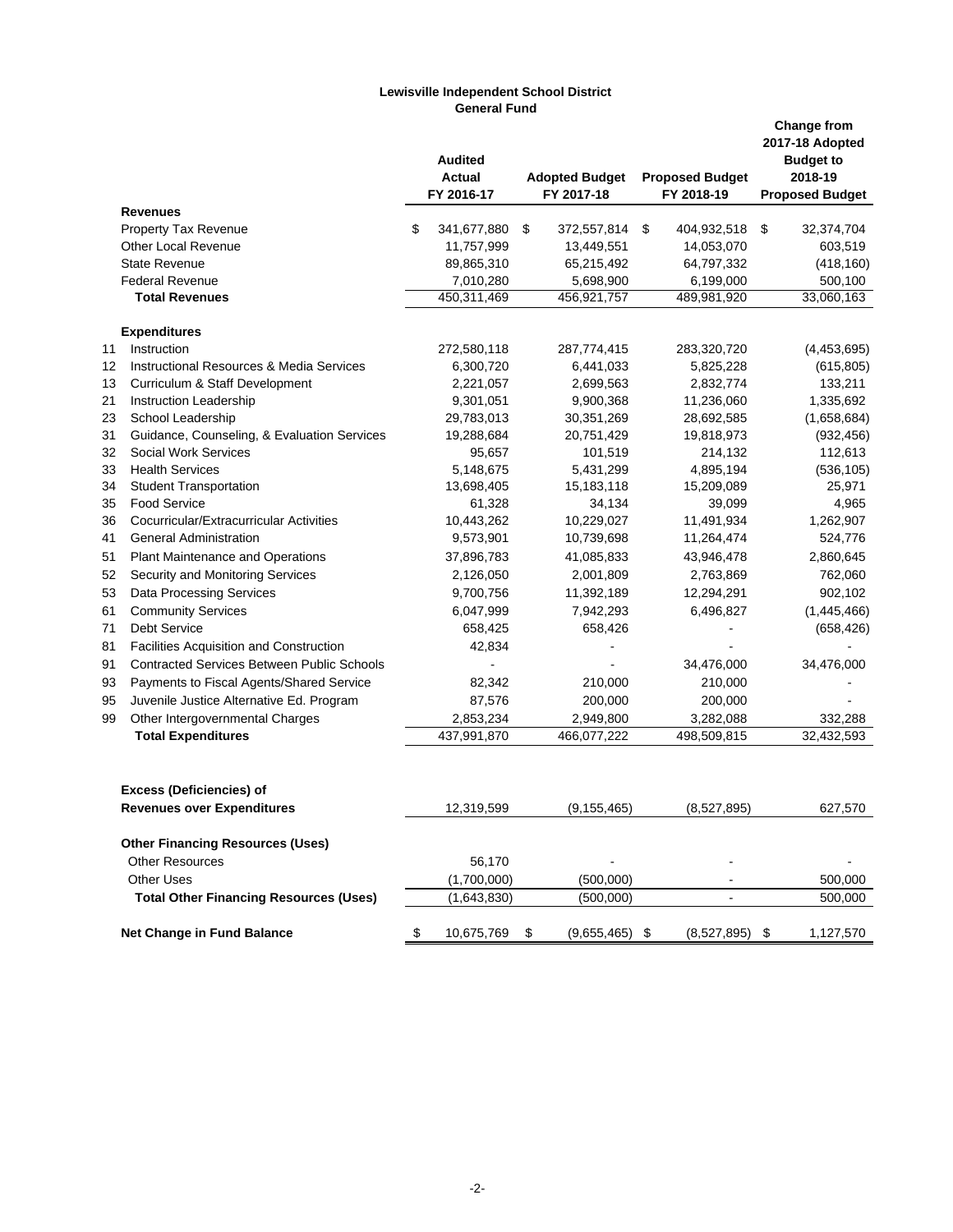#### **Lewisville Independent School District General Fund Revenue by Object**

|                                              | <b>Audited</b><br><b>Actual</b><br>FY 2016-17 | Adopted<br><b>Budget</b><br>FY 2017-18 | Proposed<br><b>Budget</b><br>FY 2018-19 | <b>Change from</b><br>2017-18 Adopted<br><b>Budget to</b><br>2018-19 Proposed<br><b>Budget</b> |
|----------------------------------------------|-----------------------------------------------|----------------------------------------|-----------------------------------------|------------------------------------------------------------------------------------------------|
| <b>Local Revenues</b>                        |                                               |                                        |                                         |                                                                                                |
| 5711 Current Tax Collections                 | \$337,001,567                                 | \$368,057,814                          | \$400,432,518                           | \$<br>32,374,704                                                                               |
| 5712 Delinquent Tax Collections              | 2,975,673                                     | 2,500,000                              | 2,500,000                               |                                                                                                |
| 5719 Penalties and Interest                  | 1,700,640                                     | 2,000,000                              | 2,000,000                               |                                                                                                |
| 5739 Tuition and Fees Local Sources          | 6,123,778                                     | 6,723,070                              | 6,723,070                               |                                                                                                |
| 5742 Interest Earnings                       | 1,641,829                                     | 1,595,000                              | 4,000,000                               | 2,405,000                                                                                      |
| 5743 Rent                                    | 945,921                                       | 864,884                                | 900,000                                 | 35,116                                                                                         |
| 5744 Revenue from Foundations                | 1,206                                         |                                        |                                         |                                                                                                |
| 5745 Insurance Recovery                      | 1,238                                         |                                        |                                         |                                                                                                |
| 5749 Other Revenue from Local Sources        | 1,540,555                                     | 2,563,304                              | 1,000,000                               | (1,563,304)                                                                                    |
| 5751 Food Service Activity                   |                                               |                                        |                                         |                                                                                                |
| 5752 Athletic Activity                       | 841,529                                       | 1,086,693                              | 875,000                                 | (211, 693)                                                                                     |
| 5753 Extracurricular Other than Athletics    | 125,145                                       | 111,600                                | 130,000                                 | 18,400                                                                                         |
| 5755 Enterprising Services Revenue           |                                               |                                        |                                         |                                                                                                |
| 5759 Cocurricular Enterprising Services      |                                               |                                        |                                         |                                                                                                |
| 5769 Misc. Rev. Intermediate Sources (JJAEP) | 536,798                                       | 505,000                                | 425,000                                 | (80,000)                                                                                       |
| <b>Total Local Revenues</b>                  | 353,435,879                                   | 386,007,365                            | 418,985,588                             | 32,978,223                                                                                     |
| <b>State Revenues</b>                        |                                               |                                        |                                         |                                                                                                |
| 5811 Per Capita Apportionment                | 19,706,111                                    | 10,026,700                             | 22,007,130                              | 11,980,430                                                                                     |
| 5812 Foundation School Program Revenue       | 49,554,846                                    | 31,426,950                             | 19,028,360                              | (12, 398, 590)                                                                                 |
| 5829 State Program Revenue Distr. by TEA     | 118,451                                       | 111,000                                | 111,000                                 |                                                                                                |
| 5831 TRS on Behalf                           | 20,485,902                                    | 23,650,842                             | 23,650,842                              |                                                                                                |
| <b>Total State Revenues</b>                  | 89,865,310                                    | 65,215,492                             | 64,797,332                              | (418, 160)                                                                                     |
| <b>Federal Revenues</b>                      |                                               |                                        |                                         |                                                                                                |
| 5929 Federal Revenue Distr. by TEA           | 247,494                                       | 223,900                                | 224,000                                 | 100                                                                                            |
| 5931 School Health Related Services          | 3,359,690                                     | 2,700,000                              | 2,700,000                               |                                                                                                |
| 5941 Impact Aid                              | 3,091,571                                     | 2,500,000                              | 3,000,000                               | 500,000                                                                                        |
| 5949 Federal Revenue Distr. by Federal Govt. | 311,525                                       | 275,000                                | 275,000                                 |                                                                                                |
| <b>Total Federal Revenues</b>                | 7,010,280                                     | 5,698,900                              | 6,199,000                               | 500,100                                                                                        |
| <b>Other Resources</b>                       |                                               |                                        |                                         |                                                                                                |
| 7912 Sale of Real Property                   | 56,170                                        |                                        |                                         |                                                                                                |
| 7913 Proceeds from Capital Leases            |                                               |                                        |                                         |                                                                                                |
| 7915 Operating Transfers In                  |                                               |                                        |                                         |                                                                                                |
| <b>Total Other Resources</b>                 | 56,170                                        | $\overline{\phantom{a}}$               | ٠                                       |                                                                                                |
|                                              |                                               |                                        |                                         |                                                                                                |
| <b>Total Revenues and Other Resources</b>    | \$450,367,639                                 | \$456,921,757                          | \$489,981,920                           | \$<br>33,060,163                                                                               |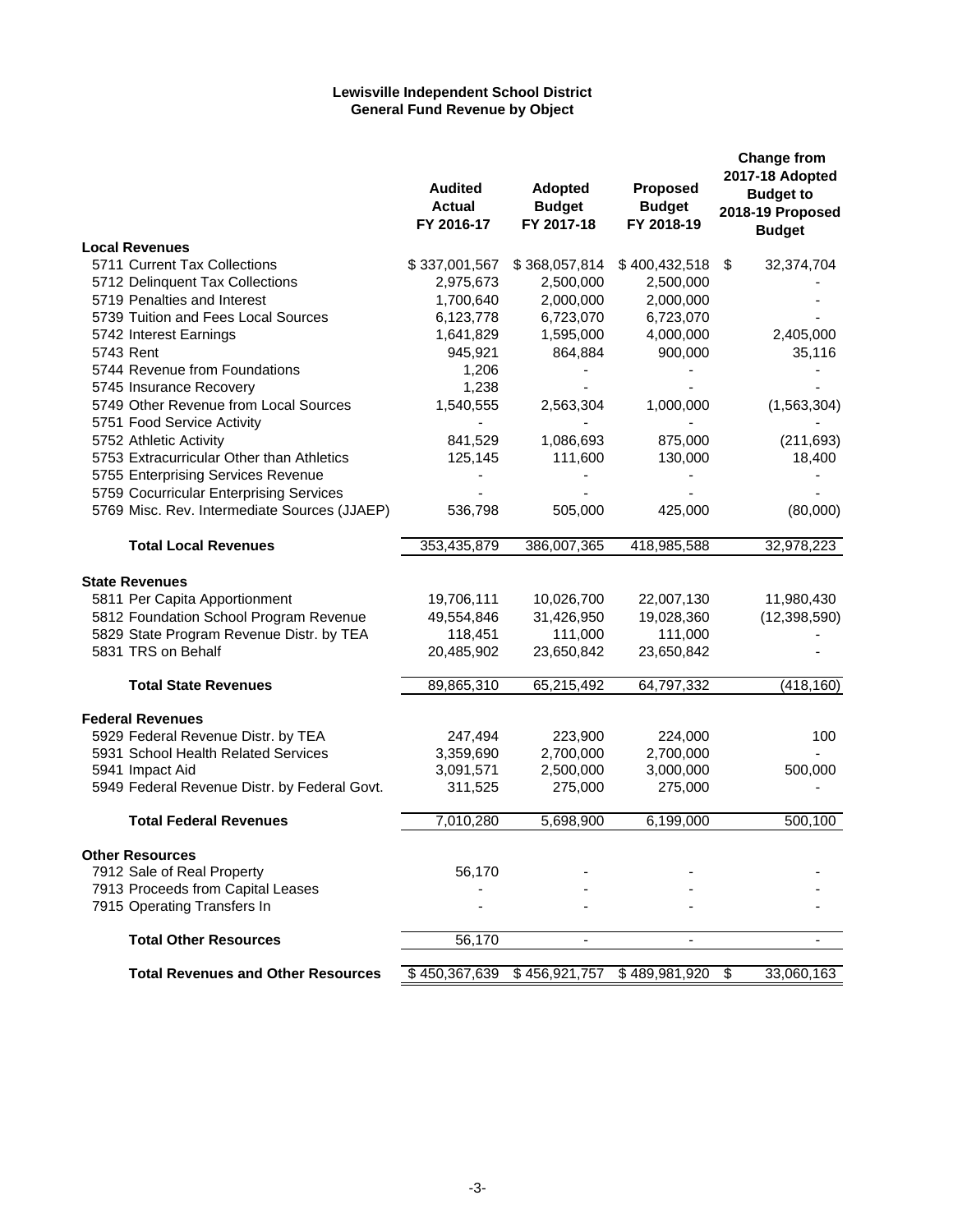### **Lewisville Independent School District General Fund** *Expenditure Summary by Major Object within Function*

|                                        | <b>General Fund</b> | <b>General Fund</b>                   | <b>Percent</b>  |                |
|----------------------------------------|---------------------|---------------------------------------|-----------------|----------------|
|                                        |                     | <b>Adopted Budget Proposed Budget</b> | <b>Increase</b> | <b>Percent</b> |
|                                        | FY 2017-18          | FY 2018-19                            | (Decrease)      | of Total       |
| 11 - Instruction                       |                     |                                       |                 |                |
| 6100 Payroll costs                     | \$277,212,698       | \$274,024,373                         | (1.15%)         | 54.97%         |
| 6200 Purchased and contracted services | 1,745,438           | 1,985,092                             | 13.73%          | 0.40%          |
| 6300 Supplies and materials            | 8,373,533           | 6,878,060                             | (17.86%)        | 1.38%          |
| 6400 Other operating expenditures      | 441,596             | 433,045                               | $(1.94\%)$      | $0.09\%$       |
| 6600 Capital outlay                    | 1,150               | 150                                   | (86.96%)        | 0.00%          |
| <b>Total Function 11</b>               | 287,774,415         | 283,320,720                           | (1.55%)         | 56.83%         |
| 12 - Instructional resources and media |                     |                                       |                 |                |
| 6100 Payroll costs                     | 5,760,648           | 5,145,435                             | (10.68%)        | 1.03%          |
| 6200 Purchased and contracted services | 273,689             | 277,875                               | 1.53%           | 0.06%          |
| 6300 Supplies and materials            | 403,176             | 397,963                               | (1.29%)         | 0.08%          |
| 6400 Other operating expenditures      | 3,520               | 3,955                                 | 12.36%          | 0.00%          |
| <b>Total Function 12</b>               | 6,441,033           | 5,825,228                             | (9.56%)         | 1.17%          |
| 13 - Curriculum & Staff Development    |                     |                                       |                 |                |
| 6100 Payroll costs                     | 1,545,744           | 1,503,363                             | (2.74%)         | 0.30%          |
| 6200 Purchased and contracted services | 465,333             | 505,208                               | 8.57%           | 0.10%          |
| 6300 Supplies and materials            | 279,128             | 338,617                               | 21.31%          | $0.07\%$       |
| 6400 Other operating expenditures      | 409,358             | 485,586                               | 18.62%          | 0.10%          |
| <b>Total Function 13</b>               | 2,699,563           | 2,832,774                             | 4.93%           | 0.57%          |
|                                        |                     |                                       |                 |                |
| 21 - Instructional Leadership          |                     |                                       |                 |                |
| 6100 Payroll costs                     | 9,165,745           | 10,555,256                            | 15.16%          | 2.12%          |
| 6200 Purchased and contracted services | 336,765             | 291,074                               | (13.57%)        | 0.06%          |
| 6300 Supplies and materials            | 221,906             | 214,955                               | (3.13%)         | 0.04%          |
| 6400 Other operating expenditures      | 175,952             | 174,775                               | (0.67%)         | 0.04%          |
| <b>Total Function 21</b>               | 9,900,368           | 11,236,060                            | 13.49%          | 2.25%          |
| 23 - School Leadership                 |                     |                                       |                 |                |
| 6100 Payroll costs                     | 29,782,531          | 28,136,227                            | (5.53%)         | 5.64%          |
| 6200 Purchased and contracted services | 132,382             | 125,316                               | (5.34%)         | 0.03%          |
| 6300 Supplies and materials            | 247,712             | 239,728                               | (3.22%)         | 0.05%          |
| 6400 Other operating expenditures      | 188,644             | 191,314                               | 1.42%           | 0.04%          |
| <b>Total Function 23</b>               | 30,351,269          | 28,692,585                            | (5.46%)         | 5.76%          |
|                                        |                     |                                       |                 |                |
| 31 - Guidance, Counseling & Eval.      |                     |                                       |                 |                |
| 6100 Payroll costs                     | 20,058,337          | 19,246,442                            | (4.05%)         | 3.86%          |
| 6200 Purchased and contracted services | 91,969              | 92,803                                | 0.91%           | 0.02%          |
| 6300 Supplies and Materials            | 550,018             | 441,118                               | $(19.80\%)$     | 0.09%          |
| 6400 Other operating expenditures      | 51,105              | 38,610                                | (24.45%)        | 0.01%          |
| <b>Total Function 31</b>               | 20,751,429          | 19,818,973                            | (4.49%)         | 3.98%          |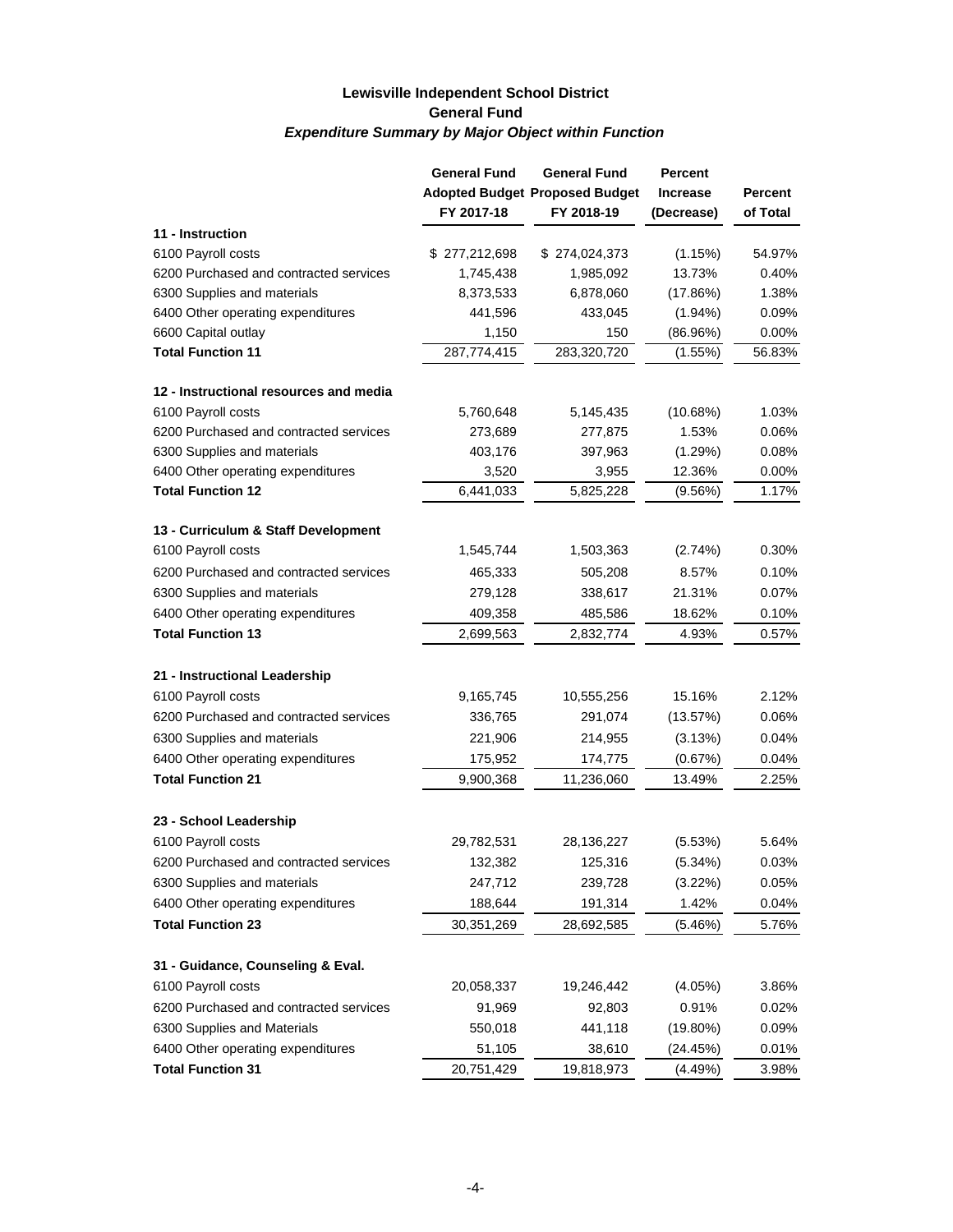### **Lewisville Independent School District General Fund** *Expenditure Summary by Major Object within Function*

|                                        | <b>General Fund</b> | <b>General Fund</b>                   | Percent         |                |
|----------------------------------------|---------------------|---------------------------------------|-----------------|----------------|
|                                        |                     | <b>Adopted Budget Proposed Budget</b> | <b>Increase</b> | <b>Percent</b> |
|                                        | FY 2017-18          | FY 2018-19                            | (Decrease)      | of Total       |
| <b>32 - Social Work Services</b>       |                     |                                       |                 |                |
| 6100 Payroll costs                     | \$<br>98,519        | \$<br>211,132                         | 114.31%         | 0.04%          |
| 6300 Supplies and Materials            | 3,000               | 3,000                                 | 0.00%           | 0.00%          |
| <b>Total Function 32</b>               | 101,519             | 214,132                               | 110.93%         | 0.04%          |
| 33 - Health Services                   |                     |                                       |                 |                |
| 6100 Payroll costs                     | 5,278,209           | 4,743,637                             | (10.13%)        | 0.95%          |
| 6200 Purchased and contracted services | 8,600               | 8,615                                 | 0.17%           | 0.00%          |
| 6300 Supplies and Materials            | 127,613             | 128,625                               | 0.79%           | 0.03%          |
| 6400 Other operating expenditures      | 16,877              | 14,317                                | (15.17%)        | 0.00%          |
| <b>Total Function 33</b>               | 5,431,299           | 4,895,194                             | (9.87%)         | 0.98%          |
| 34 - Student Transportation            |                     |                                       |                 |                |
| 6100 Payroll costs                     | 34,128              | 39,099                                | 14.57%          | 0.01%          |
| 6200 Purchased and contracted services | 15,148,990          | 15,169,990                            | 0.14%           | 3.04%          |
| <b>Total Function 34</b>               | 15,183,118          | 15,209,089                            | 0.17%           | 3.05%          |
| 35 - Food Service                      |                     |                                       |                 |                |
| 6100 Payroll costs                     | 34,134              | 39,099                                | 14.55%          | 0.01%          |
| <b>Total Function 35</b>               | 34,134              | 39,099                                | 14.55%          | 0.01%          |
| 36 - Cocurricular/Extra curricular     |                     |                                       |                 |                |
| 6100 Payroll costs                     | 6,513,135           | 6,126,576                             | (5.94%)         | 1.23%          |
| 6200 Purchased and contracted services | 626,270             | 629,270                               | 0.48%           | 0.13%          |
| 6300 Supplies and Materials            | 1,046,372           | 2,517,873                             | 140.63%         | 0.51%          |
| 6400 Other operating expenditures      | 2,043,250           | 2,218,215                             | 8.56%           | 0.44%          |
| <b>Total Function 36</b>               | 10,229,027          | 11,491,934                            | 12.35%          | 2.31%          |
| 41 - General Administration            |                     |                                       |                 |                |
| 6100 Payroll costs                     | 7,905,696           | 8,200,701                             | 3.73%           | 1.65%          |
| 6200 Purchased and contracted services | 1,626,008           | 1,627,640                             | 0.10%           | 0.33%          |
| 6300 Supplies and Materials            | 417,250             | 351,269                               | (15.81%)        | 0.07%          |
| 6400 Other operating expenditures      | 790,744             | 1,084,864                             | 37.20%          | 0.22%          |
| <b>Total Function 41</b>               | 10,739,698          | 11,264,474                            | 4.89%           | 2.26%          |
| 51 - Maintenance                       |                     |                                       |                 |                |
| 6100 Payroll Costs                     | 8,439,716           | 8,333,607                             | (1.26%)         | 1.67%          |
| 6200 Purchased and contracted services | 28,781,692          | 31,531,239                            | 9.55%           | 6.33%          |
| 6300 Supplies and Materials            | 2,468,687           | 2,488,772                             | 0.81%           | 0.50%          |
| 6400 Other operating expenditures      | 1,110,738           | 1,382,860                             | 24.50%          | 0.28%          |
| 6600 Capital outlay                    | 285,000             | 210,000                               | (26.32%)        | 0.04%          |
| <b>Total Function 51</b>               | 41,085,833          | 43,946,478                            | 6.96%           | 8.82%          |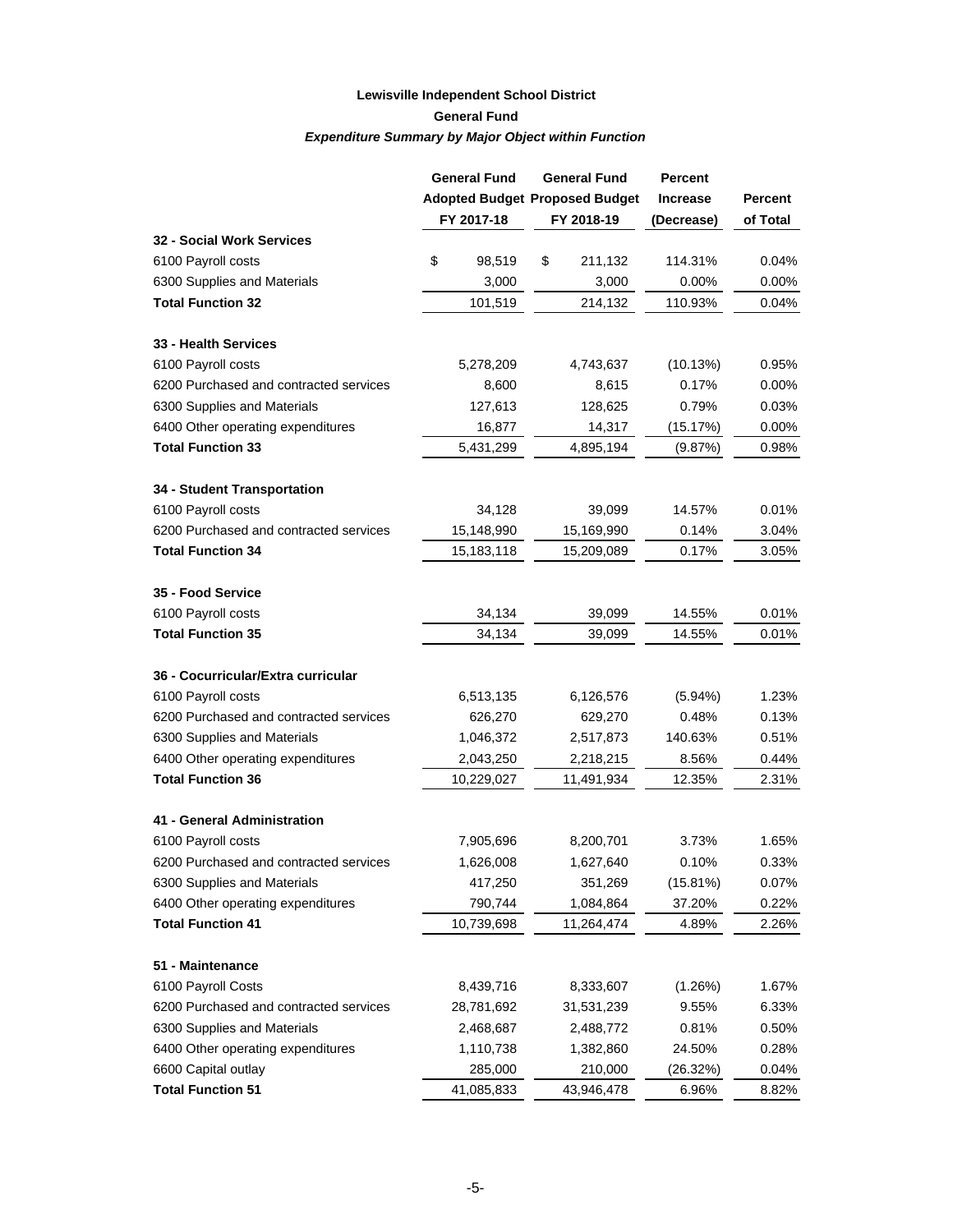### **Lewisville Independent School District General Fund** *Expenditure Summary by Major Object within Function*

|                                                 | <b>General Fund</b> | <b>General Fund</b>                   | <b>Percent</b>  |                |
|-------------------------------------------------|---------------------|---------------------------------------|-----------------|----------------|
|                                                 |                     | <b>Adopted Budget Proposed Budget</b> | <b>Increase</b> | <b>Percent</b> |
|                                                 | FY 2017-18          | FY 2018-19                            | (Decrease)      | of Total       |
| 52 - Security & Monitoring                      |                     |                                       |                 |                |
| 6100 Payroll Costs                              | \$<br>773,734       | \$<br>810,323                         | 4.73%           | 0.16%          |
| 6200 Purchased and contracted services          | 1,101,025           | 1,816,449                             | 64.98%          | 0.36%          |
| 6300 Supplies and Materials                     | 111,700             | 123,747                               | 10.79%          | 0.02%          |
| 6400 Other operating expenditures               | 15,350              | 13,350                                | (13.03%)        | 0.00%          |
| 6600 Capital outlay                             |                     |                                       | n/a             | 0.00%          |
| <b>Total Function 52</b>                        | 2,001,809           | 2,763,869                             | 38.07%          | 0.55%          |
| 53 - Data Processing                            |                     |                                       |                 |                |
| 6100 Payroll Costs                              | 7,385,826           | 7,232,547                             | (2.08%)         | 1.45%          |
| 6200 Purchased and contracted services          | 3,621,815           | 4,692,496                             | 29.56%          | 0.94%          |
| 6300 Supplies and Materials                     | 268,050             | 268,050                               | 0.00%           | $0.05\%$       |
| 6400 Other operating expenditures               | 116,498             | 101,198                               | (13.13%)        | 0.02%          |
| <b>Total Function 53</b>                        | 11,392,189          | 12,294,291                            | 7.92%           | 2.47%          |
| 61 - Community Services                         |                     |                                       |                 |                |
| 6100 Payroll Costs                              | 6,486,710           | 4,933,096                             | (23.95%)        | 0.99%          |
| 6200 Purchased and contracted services          | 511,994             | 525,444                               | 2.63%           | 0.11%          |
| 6300 Supplies and Materials                     | 385,241             | 468,079                               | 21.50%          | 0.09%          |
| 6400 Other operating expenditures               | 558,348             | 570,208                               | 2.12%           | 0.11%          |
| <b>Total Function 61</b>                        | 7,942,293           | 6,496,827                             | (18.20%)        | 1.30%          |
| 71 - Debt Service                               |                     |                                       |                 |                |
| 6500 Debt Service                               | 658,426             |                                       | $(100.00\%)$    | 0.00%          |
| <b>Total Function 71</b>                        | 658,426             |                                       | $(100.00\%)$    | 0.00%          |
| 91 - Contracted Services Between Public Schools |                     |                                       |                 |                |
| 6200 Purchased and contracted services          |                     | 34,476,000                            | 100.00%         | 6.92%          |
| <b>Total Function 91</b>                        |                     | 34,476,000                            | 100.00%         | 6.92%          |
| 93 - Payments to Fiscal Agent Shared Service    |                     |                                       |                 |                |
| 6400 Other Operating Expenditures               | 210,000             | 210,000                               | 0.00%           | 0.04%          |
| <b>Total Function 93</b>                        | 210,000             | 210,000                               | 0.00%           | 0.04%          |
| 95 - Juvenile Justice Alternative Ed. Program   |                     |                                       |                 |                |
| 6200 Purchased and contracted services          | 200,000             | 200,000                               | 0.00%           | 0.04%          |
| <b>Total Function 95</b>                        | 200,000             | 200,000                               | 0.00%           | 0.04%          |
| 99 - Other Intergovernmental Charges            |                     |                                       |                 |                |
| 6200 Purchased and contracted services          | 2,949,800           | 3,282,088                             | 11.26%          | 0.66%          |
| <b>Total Function 99</b>                        | 2,949,800           | 3,282,088                             | 11.26%          | 0.66%          |
| <b>Total Expenditures</b>                       | \$466,077,222       | \$498,509,815                         | 6.96%           | 100.00%        |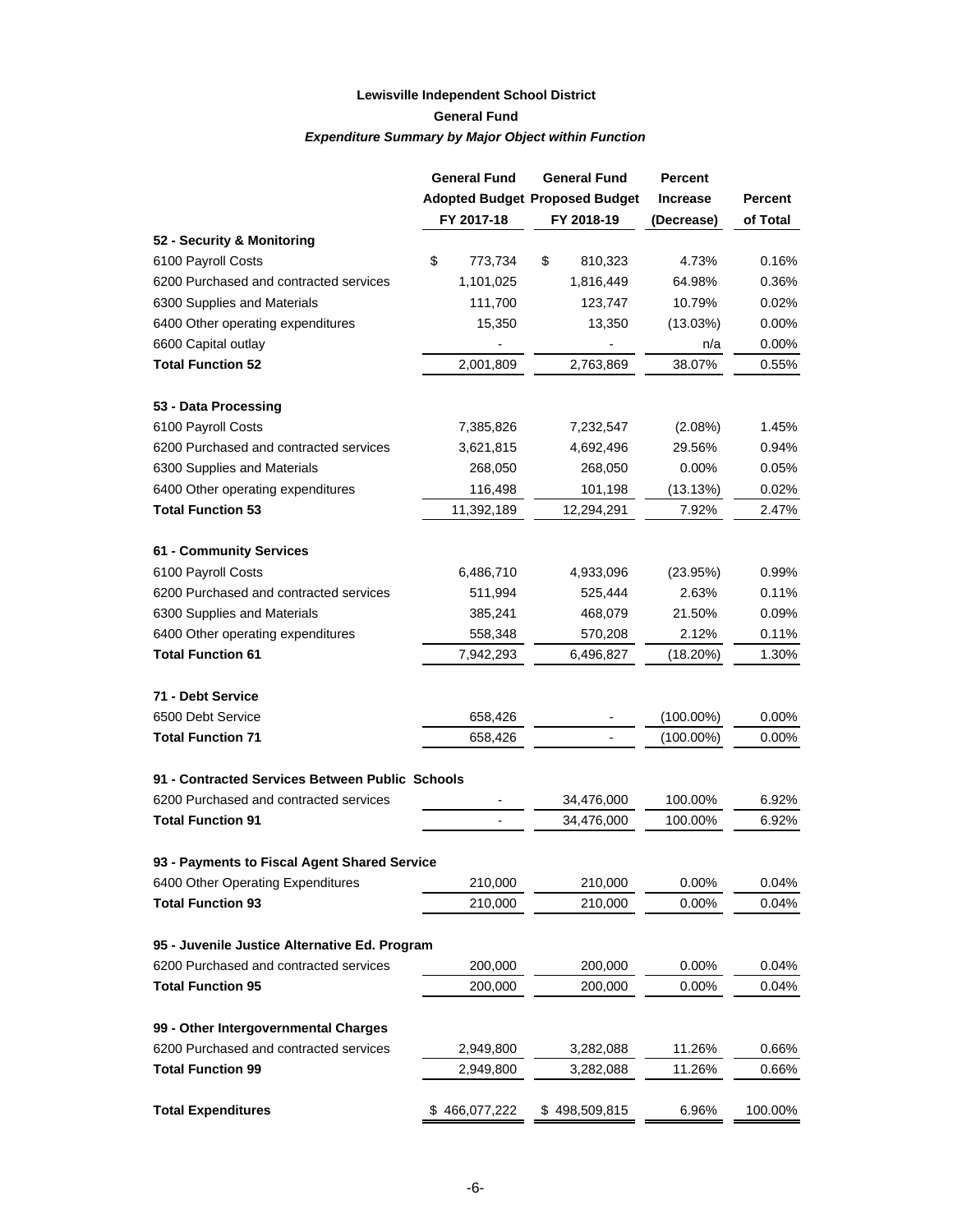|                              | <b>General Fund</b><br><b>Audited Actual</b><br>FY 2016-17 | <b>General Fund</b><br><b>Adopted Budget</b><br>FY 2017-18 |             | <b>General Fund</b><br><b>Proposed Budget</b><br>FY 2018-19 | <b>Percent</b><br><b>Increase</b><br>(Decrease) | <b>Percent</b><br>of Total |  |
|------------------------------|------------------------------------------------------------|------------------------------------------------------------|-------------|-------------------------------------------------------------|-------------------------------------------------|----------------------------|--|
| 61XX Payroll costs           | \$<br>367.248.997                                          | \$                                                         | 386.475.510 | \$<br>379.280.913                                           | $(1.86\%)$                                      | 76.08%                     |  |
| 62XX Purchased & cont. serv. | 52,188,648                                                 |                                                            | 57,621,770  | 97,236,599                                                  | 68.75%                                          | 19.51%                     |  |
| 63XX Supplies & Materials    | 11,742,976                                                 |                                                            | 14,903,386  | 14,859,856                                                  | (0.29%)                                         | 2.98%                      |  |
| 64XX Other operating expend. | 5,599,644                                                  |                                                            | 6,109,555   | 6,922,297                                                   | 13.30%                                          | 1.39%                      |  |
| 65XX Debt Service            | 658,425                                                    |                                                            | 658,426     |                                                             | $(100.00\%)$                                    | $0.00\%$                   |  |
| 66XX Capital Outlay          | 553,180                                                    |                                                            | 308,575     | 210.150                                                     | (31.90%)                                        | 0.04%                      |  |
| <b>Total Expenditures</b>    | 437,991,870                                                | \$.                                                        | 466.077.222 | \$<br>498,509,815                                           | 6.96%                                           | 100.00%                    |  |

## **Lewisville Independent School District** *Expenditure Summary by Major Object*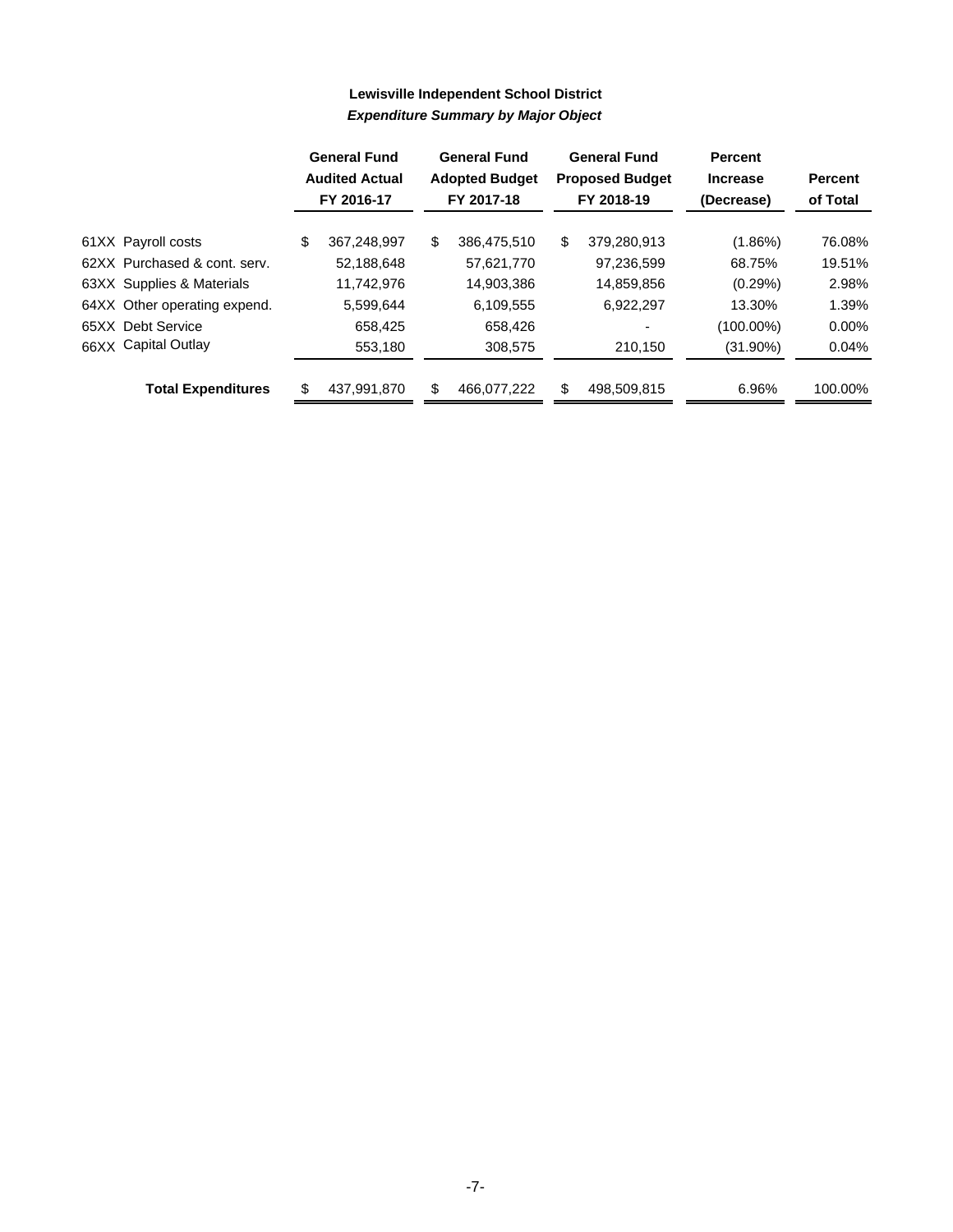### **Lewisville Independent School District Food Service Fund**

|                 |                                                    | <b>Audited</b><br><b>Actual</b><br>FY 2016-17 |            |    | <b>Adopted Budget</b><br>FY 2017-18 |    | <b>Proposed</b><br><b>Budget</b><br>FY 2018-19 |
|-----------------|----------------------------------------------------|-----------------------------------------------|------------|----|-------------------------------------|----|------------------------------------------------|
| <b>Revenues</b> |                                                    |                                               |            |    |                                     |    |                                                |
|                 | <b>Local Revenues</b>                              |                                               |            |    |                                     |    |                                                |
| 5751            | <b>Food Service Activity</b>                       | \$                                            | 10,031,806 | \$ | 11,603,101                          | \$ | 11,489,931                                     |
|                 | Other                                              |                                               | 118,112    |    | 94,280                              |    | 116,097                                        |
|                 | <b>Total Local Revenues</b>                        |                                               | 10,149,918 |    | 11,697,381                          |    | 11,606,028                                     |
|                 | <b>State Revenues</b>                              |                                               |            |    |                                     |    |                                                |
| 5829            | Program Revenue Distributed by TEA                 |                                               | 113,089    |    | 109,688                             |    | 113,089                                        |
| 5831            | TRS on Behalf                                      |                                               |            |    |                                     |    |                                                |
|                 | <b>Total State Revenues</b>                        |                                               | 113,089    |    | 109,688                             |    | 113,089                                        |
|                 | <b>Federal Revenues</b>                            |                                               |            |    |                                     |    |                                                |
| 5921            | Federal Breakfast Reimbursement                    |                                               | 2,620,630  |    | 2,682,078                           |    | 2,681,938                                      |
| 5922            | <b>Federal Lunch Reimbursement</b>                 |                                               | 8,179,633  |    | 8,282,835                           |    | 8,438,272                                      |
| 5923            | <b>USDA Commodities</b>                            |                                               | 1,419,720  |    | 1,515,368                           |    | 1,441,107                                      |
| 5939            | <b>Other Federal Revenues</b>                      |                                               | 98,656     |    |                                     |    |                                                |
|                 | <b>Total Federal Revenues</b>                      |                                               | 12,318,639 |    | 12,480,281                          |    | 12,561,317                                     |
|                 | <b>Total Revenues</b>                              |                                               | 22,581,646 |    | 24,287,350                          |    | 24,280,434                                     |
|                 | <b>Expenditures</b>                                |                                               |            |    |                                     |    |                                                |
|                 | Payroll                                            |                                               | 8,535,547  |    | 9,150,017                           |    | 9,195,882                                      |
|                 | <b>Contracted Services</b>                         |                                               | 4,216,523  |    | 3,857,721                           |    | 3,903,650                                      |
|                 | <b>Supplies and Materials</b>                      |                                               | 9,281,073  |    | 10,680,799                          |    | 10,557,736                                     |
|                 | <b>Other Operating Costs</b>                       |                                               | 168,302    |    | 183,972                             |    | 185,671                                        |
|                 | <b>Capital Outlay</b>                              |                                               | 161,559    |    | 20,000                              |    | 498,500                                        |
|                 | <b>Total Expenditures</b>                          |                                               | 22,363,004 |    | 23,892,509                          |    | 24,341,439                                     |
|                 |                                                    |                                               |            |    |                                     |    |                                                |
|                 | <b>Excess (Deficiencies) of</b>                    |                                               |            |    |                                     |    |                                                |
|                 | <b>Revenues over Expenditures</b>                  |                                               | 218,642    |    | 394,841                             |    | (61,005)                                       |
|                 | <b>Other Financing Resources (Uses)</b>            |                                               |            |    |                                     |    |                                                |
|                 | <b>Other Resources</b>                             |                                               | 1,700,000  |    |                                     |    |                                                |
|                 | <b>Other Uses</b>                                  |                                               |            |    |                                     |    |                                                |
|                 | <b>Total Other Financing Resources (Uses)</b>      |                                               | 1,700,000  |    |                                     |    |                                                |
|                 | <b>Excess (Deficiencies) of Revenues and</b>       |                                               |            |    |                                     |    |                                                |
|                 | <b>Other Financial Resources Over Expenditures</b> |                                               |            |    |                                     |    |                                                |
|                 | and Other Financial Uses                           |                                               | 1,918,642  | P. | 394,841                             |    | (61,005)                                       |